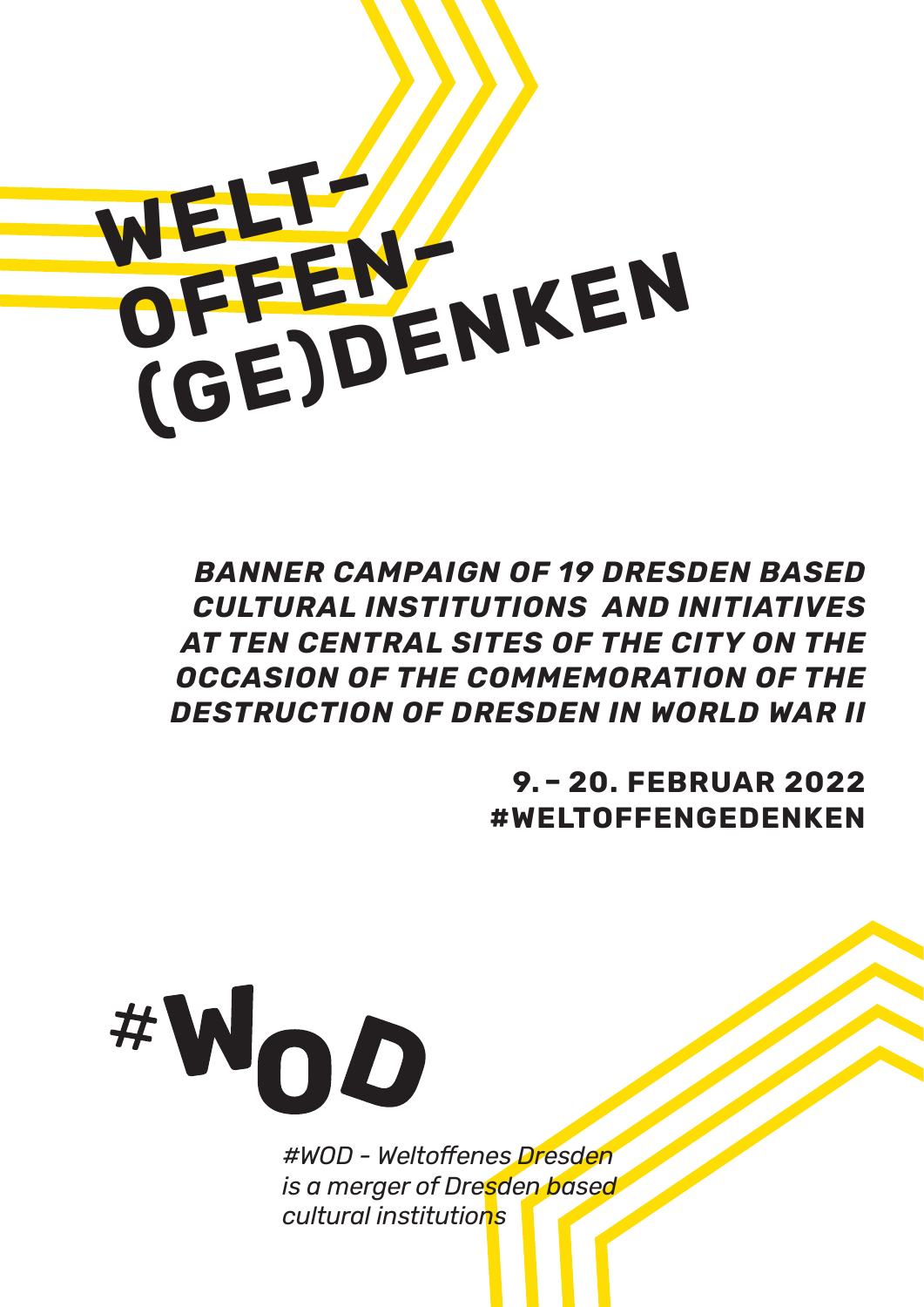## **Altmarkt Kunsthaus Dresden Städtische Galerie für Gegenwartskunst Goethe-Institut Dresden Museen der Stadt Dresden**

## **1. Kunsthaus Dresden**

Is history a simple tag? Is history a simple trap?

Coming from Lebanon, Rana Haddad and Pascal Hachem grew up during the civil war, followed by many other wars, invasions, etc. Lately, the country's been going through a total economic collapse followed by the apocalyptic blast of August 4, 2020.

Once asked to participate on the occasion of the commemoration in Dresden, the artists chose to question the role that history should play in designing our future.

"We have grown up hearing that history repeats itself. Which in our case is unfortunately so true! But shouldn't we learn from history precisely so that we don't fall into the same trap and leave the mistakes of our ancestors behind?" A lettering swinging freely in space and set in an open circular form leaves the question open whether the circle is closed or not: History is what you make of it.

History is what we make of it is an artistic contribution by 200 Grs/ Rana Haddad and Pascal Hachem at the invitation of Kunsthaus Dresden.

# **2. Goethe-Institut, Zentrum für internationale Kulturelle Bildung "Memory is multicoloured" by Sergio Beltrán-García, Mexico**

Memory makes sense of the past in the present to transform our future, and it can be used as a both an emancipatory tool, or a weapon against peace-building. Sergio Beltrán-García's piece "Memory is multicoloured" invites spectators to become more aware of how monuments and memorials are used as propaganda to reduce the complexity of human experience, repress free speech, and restrict protest. When participants peel away the confronting layers—black-against-white or good-versus-evil—they reveal a UN report on the weaponisation of memory on social networks: a framework to create memory that is multicoloured, dialogical, and multidirectional.

# **3. Museen der Stadt Dresden**

### **Water-logging Cripples Port City Dwellers' Lives**

Photographer Kazi Md Jahirul Islam's image shows the aftermath of incessant heavy rains that every year, coupled with high tides, flood most parts of the city of Chittagong in Bangladesh, bringing havoc in the city dwellers' lives. Streets and alleys of the port city are deeply submerged twice a day.

### **Puppeteer performs for children in Saraqib, Idlib governorate**

Since 2013, puppeteer Walid Rashed has been touring refugee camps and destroyed neighbourhoods, performing for the children living there. In his work Photographer Mouneb Nassar addresses the ecological background of the Syrian civil war. Already in 2007 and 2010, Syria was hit by the worst drought the country has experienced in the last century.

### **Neumarkt Deutsches Hygiene-Museum Dresdner Musikfestspiele**

**Sächsische Landesbibliothek – Staats- und Universitätsbibliothek Dresden**

### **4. Deutsches Hygiene-Museum**

### **Deep-level-clearing Germany**

Open-minded remembrance requires the examination of one's own past. In her posters, artist Irène Mélix (\*1988) has incorporated motifs from a series of drawings. "Deep-level-clearing is a term also used in construction. It is a method to rehabilitate areas. Demolition grab, hydraulic hammer, sorting grab, backhoe bucket and screening bucket are tools for the deep-level clearing with specific characters. The deep-level clearing is clearly not a process of cleanup, it is a process with the objective of reusing areas differently. It is not completed, because that's what it can never be. The deep-level clearing might be destructive in some parts, but not in its entirety." Irène Mélix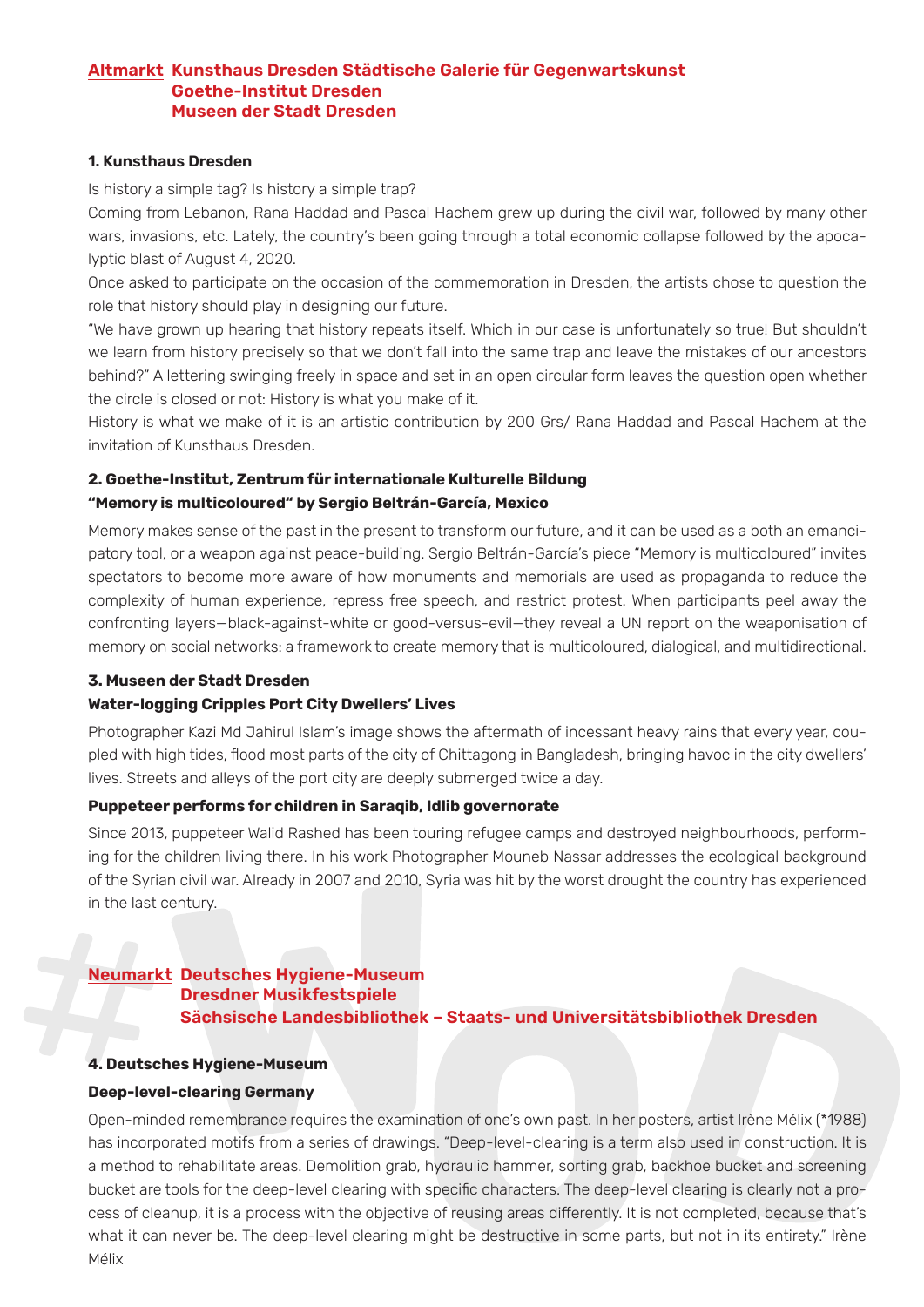# **5. Dresdner Musikfestspiele / Dresden Music Festival**

Music moves us, music brings us together, music opens hearts, crossing all geographical borders. Music tells many stories: of joy and sorrow, of love and hatred, of war and peace, of life and death. As a universal language, music is understood by everyone, bringing together opposites and what seems irreconcilable. Music has the power to heal and reunite. The "Ode to Joy", the final chorus of Beethoven's ground-breaking Ninth Symphony, is an example for the unifying power of music and has become a resounding symbol for peace and intercultural dialogue. Where words fail, music can speak. Yesterday, today and in the future.

As a festival which brings together artists from all over the world, the Dresden Music Festival considers itself an ambassador for respectful, peaceful coexistence, and a bridge-builder for multilateral cultural exchange.

# **6. SLUB**

# **"a big jumble" by Theresa Rothe**

The contribution of the Saxon State and University Library Dresden (SLUB) at Neumarkt transforms the construction fences into a colourful, lively, three-dimensional installation.

Long, worm-like creatures wriggle and wind their way along and around the different sections of the construction fences, almost completely obscuring them.

"The colourful 'Wurmgemenge' (crowd of worms) abstractly depicts our heterogeneous society and its diversity. It also stands for the squabbling and squirming in the dialogue around the concept of openness and tolerance. Colours and shapes paint a colourful, multifaceted picture of the future." (Theresa Rothe)

Let us all work together to foster a lasting discourse on the essential issues of our time. Libraries are places of democracy!

# **Theaterplatz Semperoper Dresden riesa efau.Kultur Forum Dresden e.V. tjg. theater junge generation**

### **7. Semperoper**

Stories of people on the run are as old as humanity itself. Time and again, operas, dramas, and novels tell of how people set out in search of a better life, of a home – and of peace. Photographer Ludwig Olah has captured scenes of flight from the operas Don Carlos and The Other Woman.

### **8. riesa efau.Kultur.Forum.Dresden e.V.**

What does peace mean? Is it the same for everyone? Who decides about it? The people (Das Volk)? What is Das Volk? Statements made in different times and by different people were the starting point for Alex Lebus' work "Vervolken".

Do Das Volk unite "For the Love of Peace?" Johan Schäfer deforms the fingers giving the victory sign into a heart. The "V" as a hand sign and in Morse code ( $\cdots$ ) became a symbol during the Second World War. The Morse code corresponds to the head motif of Beethoven's 5th Symphony ("Ta Ta Ta Taaa"), which the BBC also broadcast in occupied countries as a distinctive sign of its programme - a resounding beacon of resistance against the Germans, written by a German.

# **9. tjg. theater junge generation**

Faline: "Wir schließen einen Pakt. Einen Pakt mit uns selbst!"

Waschbär: "Wir kriegen das schon hin. Jeder tut was er kann."

Bambi: "Wir passen alle gegenseitig aufeinander auf."

(aus "Bambi" von Oliver Schmaering, nach Felix Salten)

"Wir wollen uns mit Respekt begegnen. Aber das gilt für alle. Wir müssen uns alle respektieren."

(Ina in "Gertrude" nach dem Roman "Gertrude grenzenlos" von Judith Burger, für die Bühne bearbeitet von Thomas Freyer)

For the annual commemoration and reminders around February 13th in Dresden, peace is naturally an important topic and also for children, regardless of the date, a particularly important one. This includes social peace and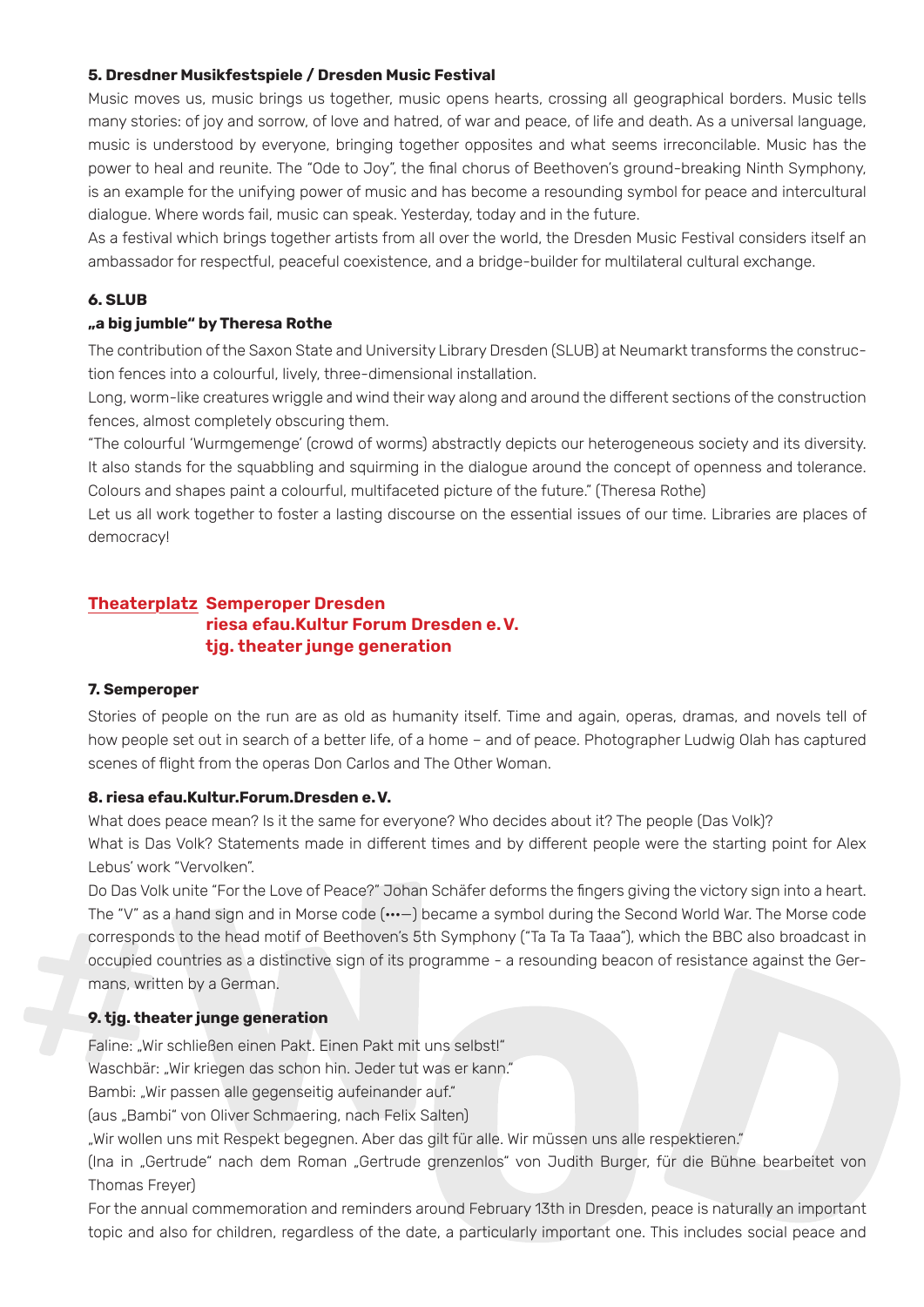social cohesion, especially in these days. Treating each other with respect and taking responsibility for the community are important concerns of various protagonists in tjg.- productions and their audiences.

# **Postplatz Staatsschauspiel Dresden LackStreicheKleber e.V.**

#### **10. Staatsschauspiel Dresden**

For years, the culture of remembrance on February 13 in Dresden has been associated with a human chain through the city center. This unifying peace action symbolically stands against the violence spreading marches of right-wing extremist groups. Since a large human chain in real space is not possible under current pandemic conditions, the ensemble and staff of Staatsschauspiel Dresden are forming a virtual human chain. We join hands as a sign for a cosmopolitan and solidaric civil society in our city.

### **11. LackstreicheKleber e.V**

LackstreicheKleber e.V., in cooperation with the Italien-Zentrum, invites the group Collettivo FX to realise a design on the motto. Collettivo FX is known for political murals and actions in Italy and beyond.

The series "Vorsicht Sie/Er hat keine Papiere" addresses the circumstances of African refugees fleeing from Italy to Germany. The train paintings were realised on German freight trains crossing the Brenner Pass.

The work "LA DISTANZA TRA ITALIA E YEMEN" refers to the use of the civilian port in Genoa for bomb transport. Italian military technology is loaded onto ships in Genoa for use in the Yemen war.

# **Schlesischer Platz – Bahnhof Dresden Neustadt Staatsoperette Dresden**

#### **12. Staatsoperette**

 "Gewiss, ich bin sehr happy: doch glücklich bin ich nicht". The poet Mascha Kaléko (1907 – 1975) was among the many Jewish artists censored, defamed and forced into exile by the National Socialist regime in Germany. After settling in America in 1938, she channelled her experiences of displacement and alienation in her writing. Her poem "Der kleine Unterschied" ("A slight difference") is a poignant reflection also on the difficulties of encountering a foreign language. Kaléko's words feature in a concert celebrating the life and work of Jewish composers and authors of the early 20th century presented at Staatsoperette Dresden, titled "Wäre es doch immer so!" ("If only it were always so!").

# **Prager Straße Hellerau – Europäisches Zentrum der Künste Dresden**

#### **13. Hellerau**

The artwork "Zusammenführungsanlage" (Merging Facility) encourages overcoming societal polarisation through dialogue. On almost all issues and commemorative occasions, supporters and opponents clash in increasingly irreconcilable ways. In the work, the opponents enter through separate doors into an illusionary room without an exit, where they can settle their differences at a round table. The small room is also representative of our earth and its limited resources: if diverse people want to coexist peacefully on it in the future, they must dare more togetherness. The humour hinted at in the work can help. A performance is also part of the work.

## **Schlossstraße Staatliche Kunstsammlungen Dresden**

#### **14. Staatliche Kunstsammlungen Dresden**

The 3 silkscreen prints from the series "about a bomb – again" by Jan Kunze show supposedly peaceful and harmo¬nic scenes and details from historic photographs. Like an allegory they may stand for the ideals of work, house and home. But there are curtains of fog over the pictures of our past.